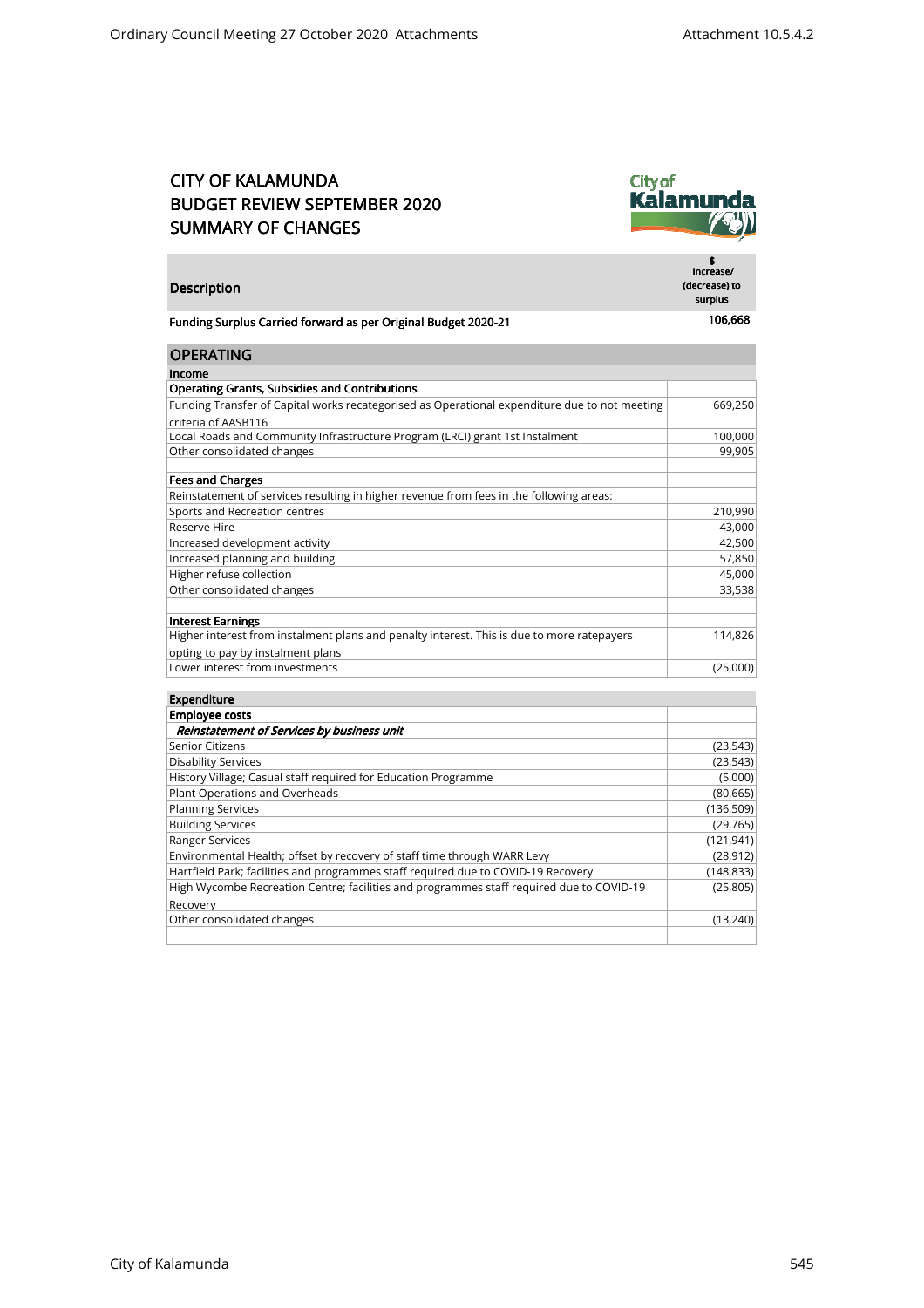## CITY OF KALAMUNDA BUDGET REVIEW SEPTEMBER 2020 SUMMARY OF CHANGES



| Description                                                                                    | \$<br>Increase/<br>(decrease) to<br>surplus |
|------------------------------------------------------------------------------------------------|---------------------------------------------|
| <b>Materials and Contracts</b>                                                                 |                                             |
| Reinstatement of Services by business unit                                                     |                                             |
| Building Maintenance; general maintenance and CCTV Public Realm                                | (445,000)                                   |
| Events; ANZAC Day, Volunteer Day, Christmas lights and Festival                                | (160, 567)                                  |
| Governance, Strategy and Legal Services; offset by savings in employee costs                   | (32,000)                                    |
| Information and Communications Technology                                                      | (25, 200)                                   |
| Environmental Services; Externally Funded works and Trees and Shrubs to Residents              | (68,000)                                    |
| Programme                                                                                      |                                             |
| Other                                                                                          |                                             |
| Development Engineering; Externally funded by Road Safety Awareness and Enabler's fund         | (38, 100)                                   |
| (RSAEF)                                                                                        |                                             |
| Transfer of Capital works recategorised as Operational expenditure due to not meeting criteria | (1,920,000)                                 |
| of AASB16                                                                                      |                                             |
| Other consolidated changes                                                                     | (478, 805)                                  |
|                                                                                                |                                             |
| <b>Utility Expenses</b>                                                                        |                                             |
| Consolidated changes                                                                           | 360                                         |

| Insurance Expenses                               |          |
|--------------------------------------------------|----------|
| Consolidated changes                             | (7,268)  |
|                                                  |          |
|                                                  |          |
| <b>Other Expenditure</b>                         |          |
| Sponsorships Kalamunda Show and Zig Zag Festival | (35,000) |
|                                                  |          |

| <b>CAPITAL</b>                                                                                |             |
|-----------------------------------------------------------------------------------------------|-------------|
| <b>Investing Activities</b>                                                                   |             |
| <b>Capital Contributions &amp; Grants</b>                                                     |             |
| Funding Transfer of Capital works recategorised as Operational expenditure due to not meeting | (669, 250)  |
| criteria of AASB116                                                                           |             |
| Funding changes to align with amended timelines and revised estimated expenditure for Capital | (2,060,000) |
| works for the current financial year                                                          |             |
| Increase in funding from Local Roads and Community Infrastructure Program (LRCI)              | 660,081     |
| Other consolidated changes                                                                    | (9,777)     |
|                                                                                               |             |
| Purchase property, plant and equipment                                                        |             |
| Land and buildings movement                                                                   | (13,789)    |
| Plant and equipment movement                                                                  |             |
| Furniture and equipment movement                                                              |             |
|                                                                                               |             |